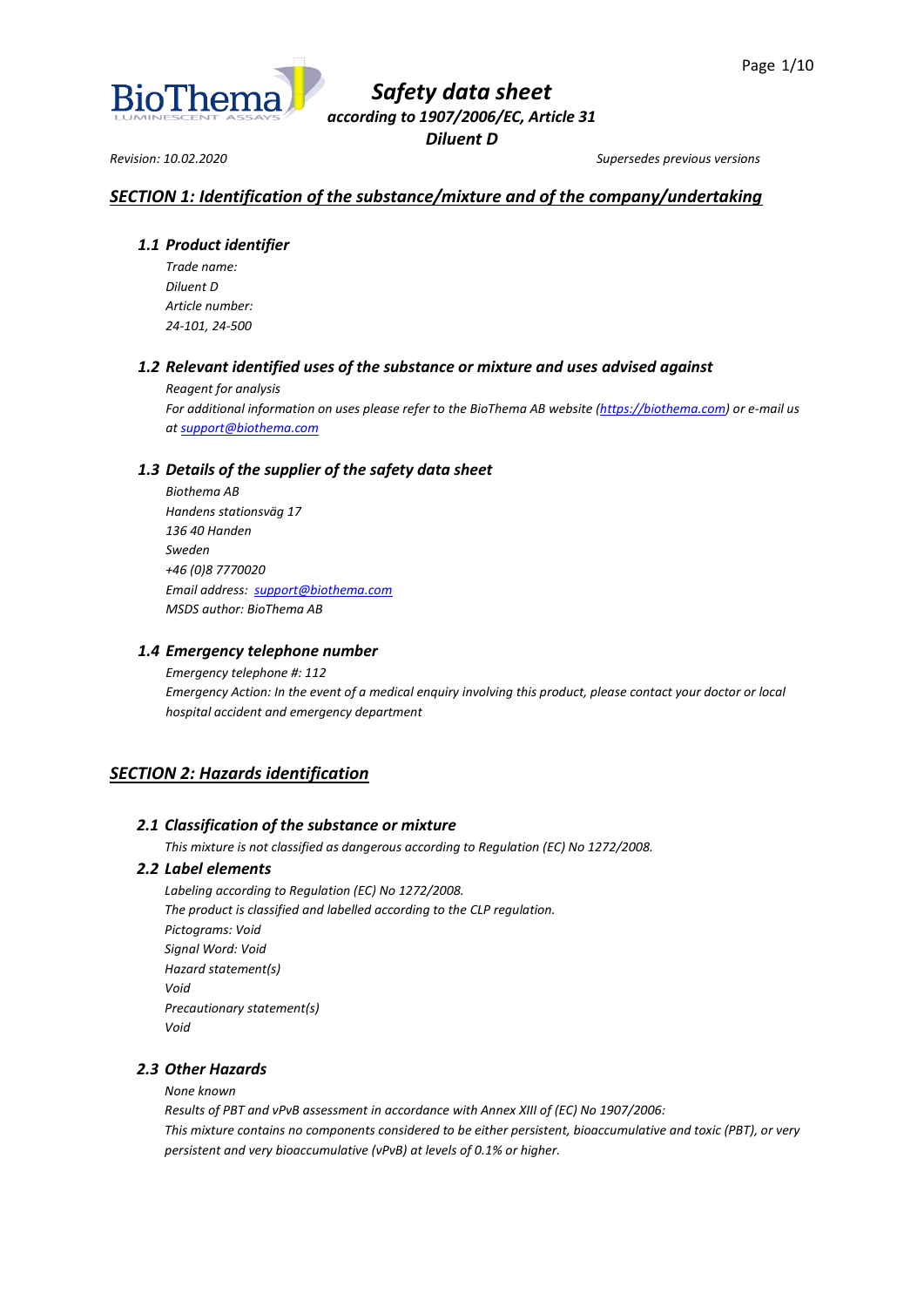*Revision: 10.02.2020 Supersedes previous versions*

## *SECTION 3: Composition/information on ingredients*

## *3.1 Substances*

*Not applicable*

#### *3.2 Mixtures*

*Liquid. No disclosure requirement according to Regulation (EC) No 1272/2008*

| c | <b>CAS</b> | <b>Chemical name</b> | <b>Percent</b> |
|---|------------|----------------------|----------------|
|   |            |                      |                |

## *SECTION 4: First aid measures*

#### *4.1Description of first aid measures*

*Personal protective equipment for first aid responders is not required. No immediate medical attention required.*

*After inhalation: Supply fresh air; consult doctor in case of complaints.*

*After skin contact: The product might cause skin irritation; good practice is to remove contaminated clothing and rinse skin with water.*

*After eye contact: Rinse opened eye for several minutes under running water as a precaution. Remove contact lenses.*

*After ingestion: Drink water (two glasses at most). Consult doctor if feeling unwell.*

*If these recommendations are not followed the exposed person could experience a delayed eye irritation and skin irritation.*

#### *4.2 Most important symptoms and effects, both acute and delayed*

*May cause irritation. We have no further description of any symptoms.*

*4.3 Indication of any immediate medical attention and special treatment needed*

*No information available.*

## *SECTION 5: Firefighting measures*

#### *5.1 Extinguishing media*

*Suitable extinguishing media:*

*CO2, powder or water spray. Fight larger fires with water spray or alcohol resistant foam. Use extinguishing media that is appropriate to the local surrounding environment and circumstance. Unsuitable extinguishing media:*

*For this product no limitations of extinguishing media are given.*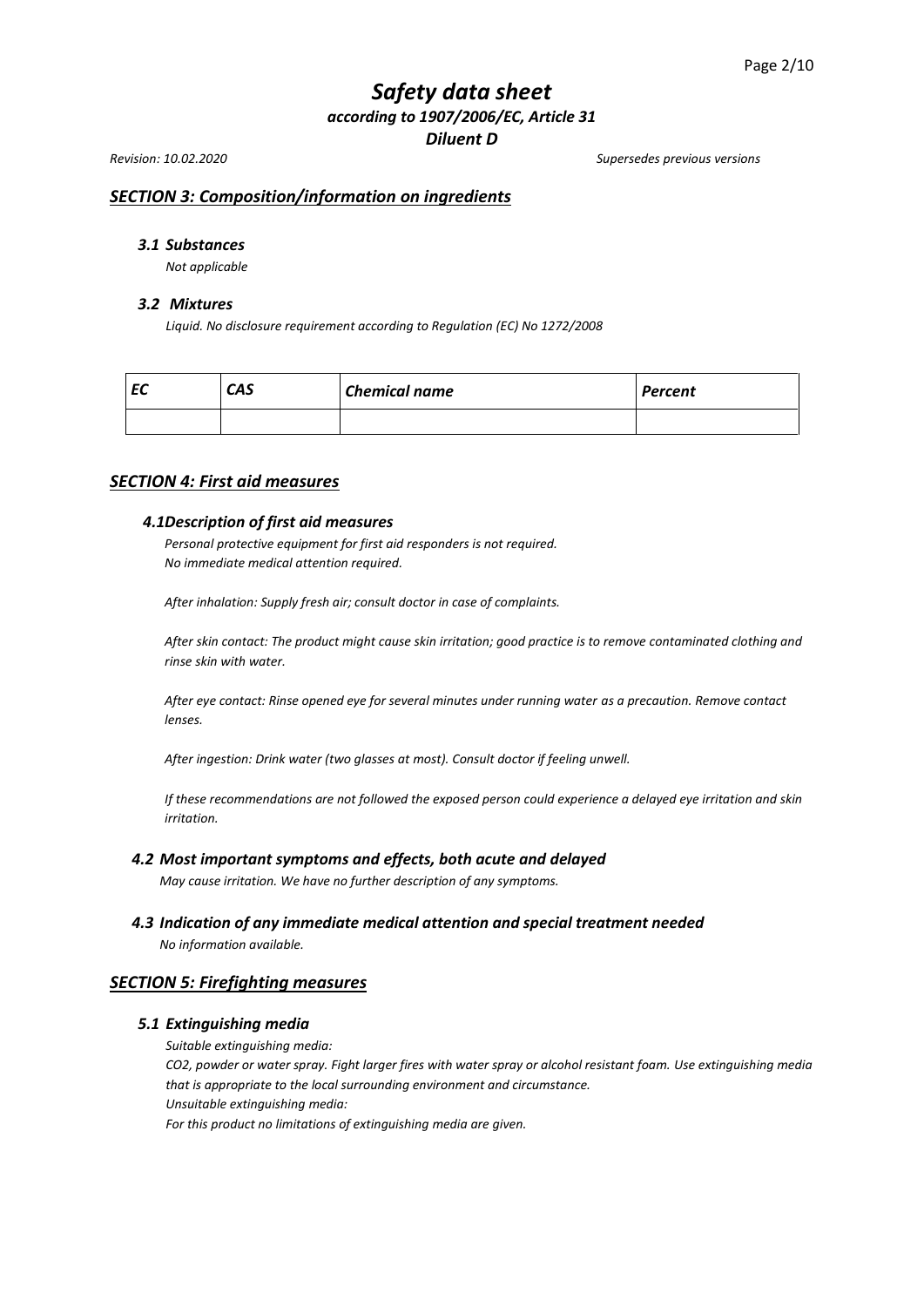*Revision: 10.02.2020 Supersedes previous versions*

# *5.2 Special hazards arising from the substance or mixture:*

*No data available*

## *5.3 Advice for firefighters:*

*Wear protective clothing for firefighters. Wear self-contained breathing apparatus for firefighting if necessary.*

## *SECTION 6: Accidental release measures*

## *6.1 Personal precautions, protective equipment and emergency procedures:*

*Advice for non-emergency personnel: Wear suitable protective equipment as specified in SECTION 8*

*Advice for emergency personnel: Wear suitable protective equipment as specified in SECTION 8* 

## *6.2 Environmental precautions*

*Dilute with plenty of water. Do not allow to enter sewers/ surface or ground water.*

## *6.3 Methods and material for containment and cleaning up*

*Sweep up/absorb with any liquid-binding material and dispose according to section 13.*

## *6.4 Reference to other sections*

*See section 7 for safe handling See section 13 for disposal information*

## *SECTION 7: Handling and storage*

## *7.1 Precautions for safe handling:*

*Advice on safe handling: No special measures required*

*Advice on hygiene measures: Good practice is to wash hands before and after working with this mixture. Change contaminated clothing.*

## *7.2 Conditions for safe storage, including any incompatibilities*

*Storage conditions: Keep product fully closed See product label for recommended storage temperature* 

## *7.3 Specified end use(s)*

*See subsection 1.2.*

## *SECTION 8: Exposure controls/personal protection*

## *8.1Control parameters*

*Components with workplace control parameters: None*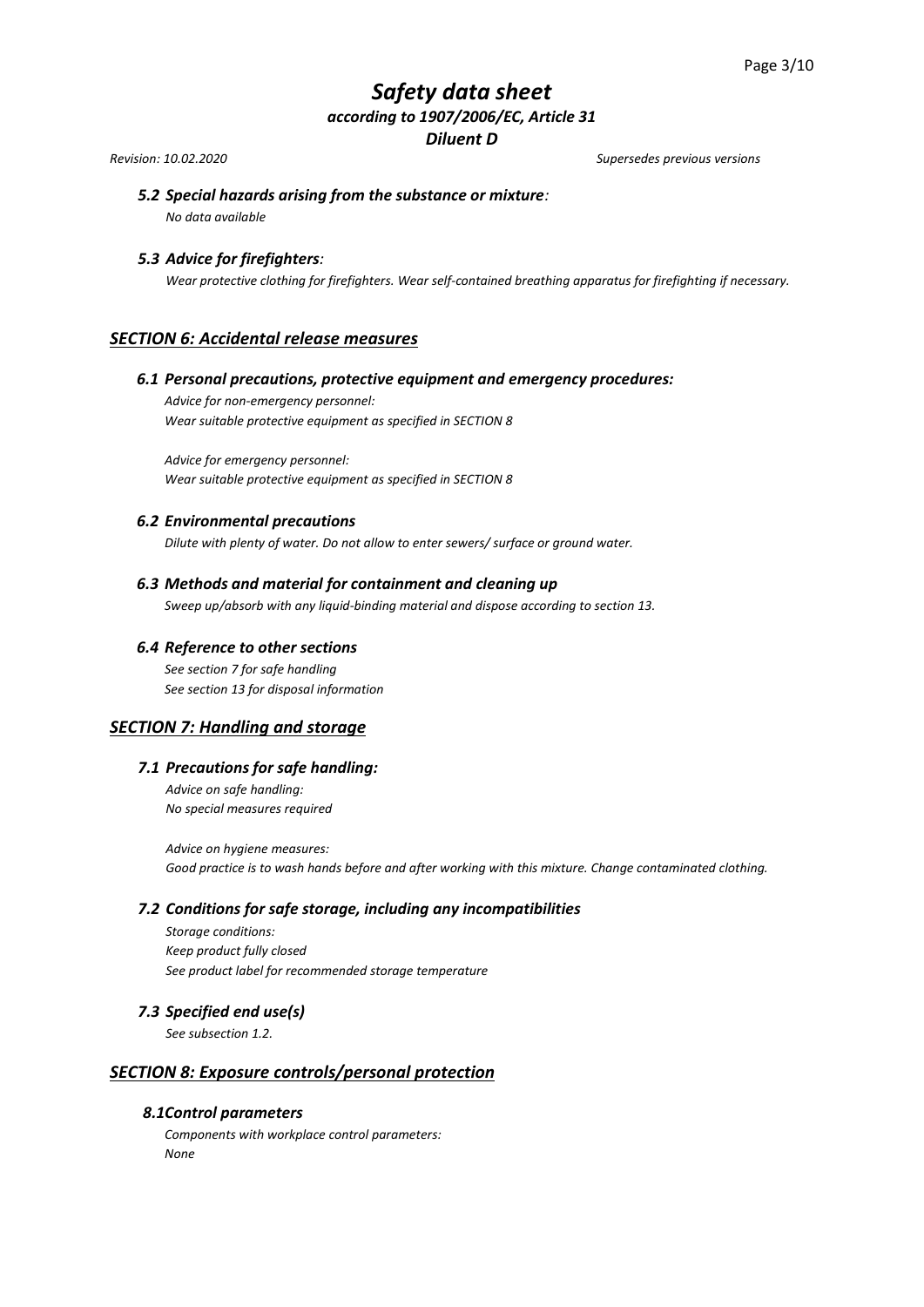#### *Revision: 10.02.2020 Supersedes previous versions*

#### *8.2 Exposure controls*

*Engineering controls:*

*General industrial hygiene practice.*

*Good general ventilation (typically 10 air changes per hour) should be used. Ventilation rates should be matched to conditions. If applicable, use process enclosures, local exhaust ventilation, or other engineering controls to maintain airborne levels below recommended exposure limits. If exposure limits have not been established, maintain airborne levels to an acceptable level.*

#### *Individual protection measures:*

*Personal protection equipment should be chosen according to the CEN standards and in discussion with the supplier of the personal protective equipment. Considerations to specific work environment where the product is used should be made.*

*Eye/face protection:*

*Safety glasses tested and approved under standards such as EN 166(EU).*

#### *Skin protection:*

*Wear appropriate chemical resistant gloves. We recommend single use vinyl gloves. The exact break through time for substances has to be obtained from the manufacturer of the protective gloves and has to be observed when making a final choice.*

*Wear lab coat or suitable protective clothing.*

*Respiratory protection: Not required normally. In case of insufficient ventilation, wear suitable respiratory equipment.*

*Thermal hazards: Wear appropriate thermal protective clothing, when necessary.*

*Environmental exposure controls No special precautionary measures necessary.*

#### *SECTION 9: Physical and chemical properties*

#### *9.1.Information on basic physical and chemical properties*

*State of matter: Liquid Form: Clear liquid Colour: Colourless Odour: Odourless Odour threshold: No information available. Odourless pH: 6-8 at 20 °C (68 °F) Melting point/freezing point: No information available. Not determined. Initial boiling point and boiling range: No information available. Not determined. Flash point: Not applicable. Not flammable. Evaporation rate: No information available. Not determined. Flammability (solid, gas): Not applicable. Not flammable. Upper/lower flammability or explosive limits: Not applicable. Not flammable. Vapour pressure: No information available. Not determined. Vapour density: No information available. Not determined. Relative density: No information available. Not determined. Solubility(ies): Fully miscible in water Partition coefficient: n-octanol/water: No information available. Not determined.*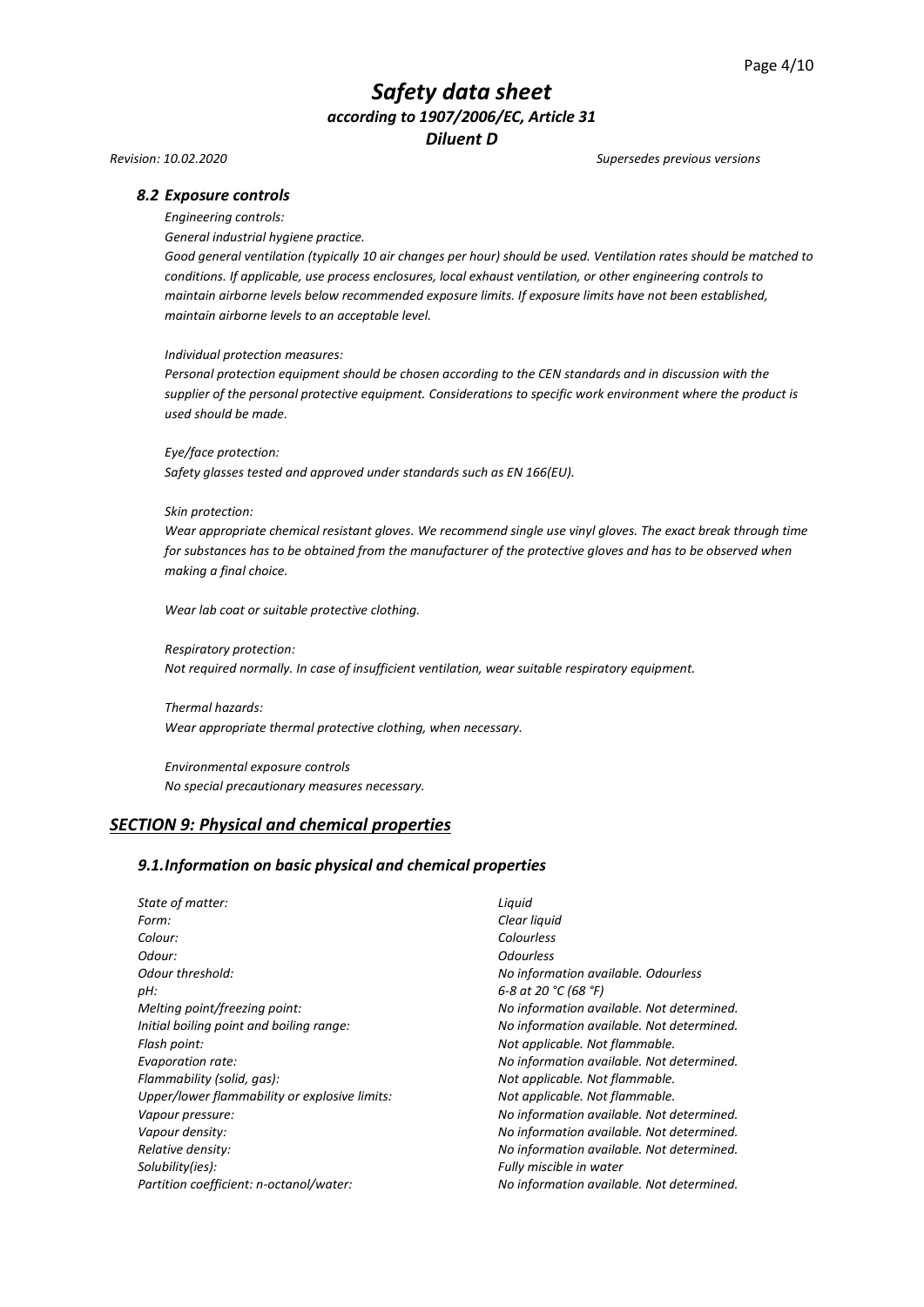#### *Revision: 10.02.2020 Supersedes previous versions*

*Explosive properties: Not classified as explosive. Oxidising properties. None*

*Auto-ignition temperature: Not applicable. Not flammable. Decomposition temperature: No information available. Not determined. Viscosity: No information available. Not determined.*

## *9.2.Other Information*

*No relevant additional information available.*

# *SECTION 10: Stability and reactivity*

#### *10.1 Reactivity*

*The product is stable and non-reactive under normal conditions of use, storage and transport.*

## *10.2 Chemical stability*

*Material is stable under normal conditions.*

## *10.3 Possibility of hazardous reactions*

*No dangerous reaction known under conditions of normal use.*

## *10.4 Conditions to avoid*

*Contact with incompatible materials. Do not heat closed container. Do not pressurize container.*

#### *10.5 Incompatible materials*

*Strong oxidising or reducing agents. Strong acids or strong bases.*

## *10.6 Hazardous decomposition products*

*No hazardous decomposition products are known.*

## *SECTION 11: Toxicological information*

## *11.1 Information on toxicological effects*

#### *General information*

*Occupational exposure to the substance or mixture may cause adverse effects. Handle in accordance with good industrial hygiene and safety practice.*

#### *Information on likely routes of exposure*

*Ingestion: May cause discomfort if swallowed. Inhalation: Prolonged inhalation may be harmful. Skin exposure: Prolonged contact with skin may cause temporary irritation. Eye exposure: Direct contact with eyes may cause temporary irritation. Symptoms: Exposure may cause temporary irritation, redness, or discomfort.*

*acute toxicity Due to partial or complete lack of data the classification is not possible skin corrosion/irritation Due to partial or complete lack of data the classification is not possible serious eye damage/irritation Due to partial or complete lack of data the classification is not possible respiratory or skin sensitisation Due to partial or complete lack of data the classification is not possible germ cell mutagenicity Due to partial or complete lack of data the classification is not possible carcinogenicity Due to partial or complete lack of data the classification is not possible reproductive toxicity Due to partial or complete lack of data the classification is not possible STOT-single exposure Due to partial or complete lack of data the classification is not possible STOT-repeated exposure Due to partial or complete lack of data the classification is not possible*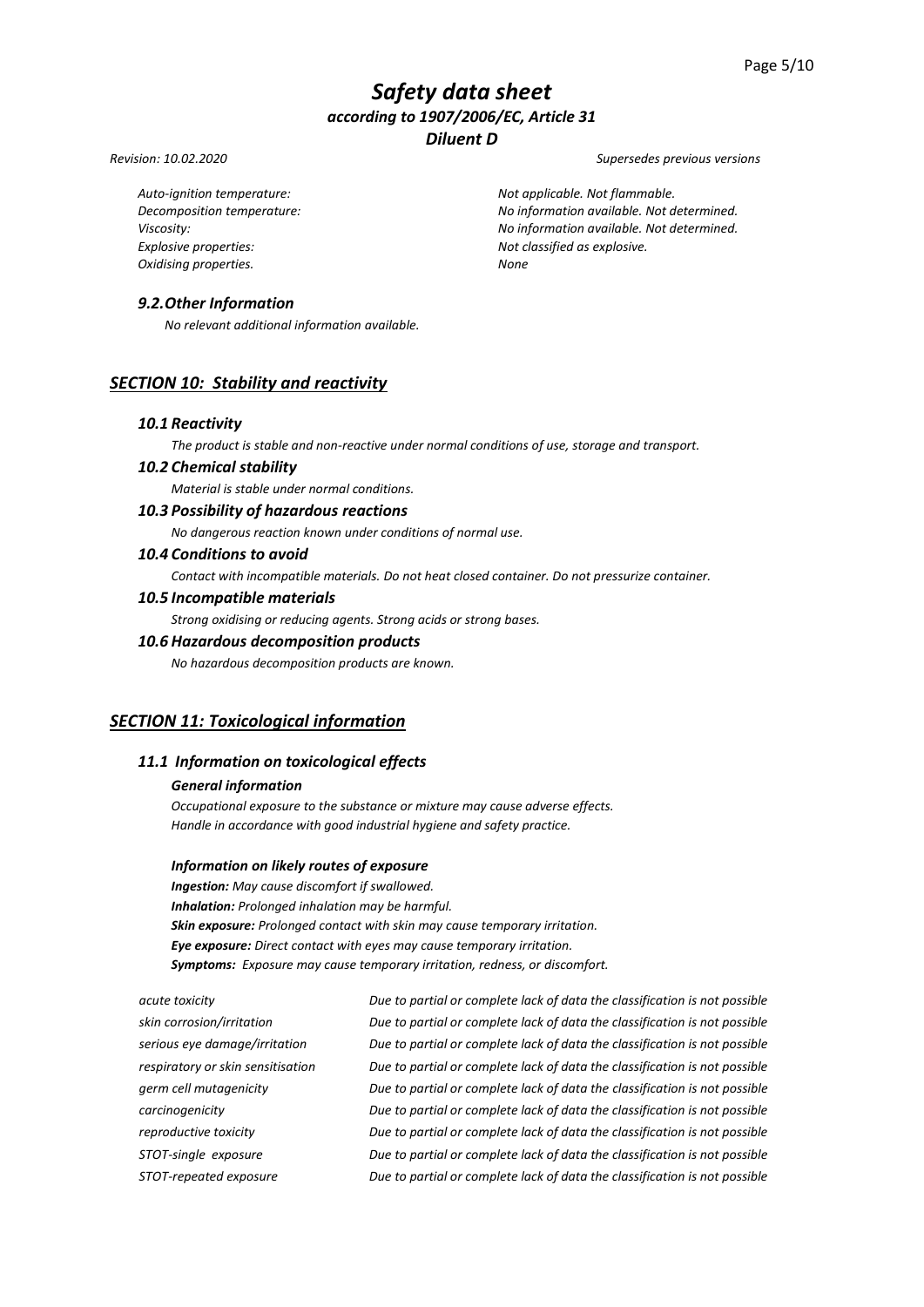*Revision: 10.02.2020 Supersedes previous versions*

*aspiration hazard Due to partial or complete lack of data the classification is not possible*

## *SECTION 12: Ecological information*

#### *12.1 Toxicity*

*No data available* 

#### *12.2 Persistence and degradability*

*No data available*

#### *12.3 Bioaccumulative potential*

#### *Bioconcentration factor (BCF)*

*No data available* 

*n-octanol/water (log Kow)*

## *No data available*

## *12.4 Mobility in soil*

*No data available* 

#### *12.5 Results of PBT and vPvB assessment*

*This product does not contain PBT or vPvB substances.*

#### *12.6 Other adverse effects*

*This product may affect the pH in aquatic environment and risk adverse effect on water organisms. See pH specification under subsection 9.1.*

#### *SECTION 13: Disposal considerations*

#### *13.1Waste treatment methods*

#### *Residual waste*

*Dispose of in accordance with local regulations. Empty containers or liners may retain some product residues. This material and its container must be disposed of in a safe manner.*

#### *Contaminated packaging*

*Empty containers should be taken to an approved waste handling site for recycling or disposal. Since emptied containers may retain product residue, follow label warnings even after container is emptied.*

#### *EU waste code*

*The Waste code should be assigned in discussion between the user, the producer and the waste disposal company.*

#### *Disposal methods/information*

*Collect and reclaim or dispose in sealed containers at licensed waste disposal site. Special precautions*

*Dispose in accordance with all applicable regulations.*

# *SECTION 14: Transport information*

### *14.1 UN number*

*ADR/RID: Not regulated as dangerous goods. IMDG: Not regulated as dangerous goods. IATA: Not regulated as dangerous goods.*

#### *14.2 UN proper shipping name*

*ADR/RID: Not regulated as dangerous goods. IMDG: Not regulated as dangerous goods. IATA: Not regulated as dangerous goods.*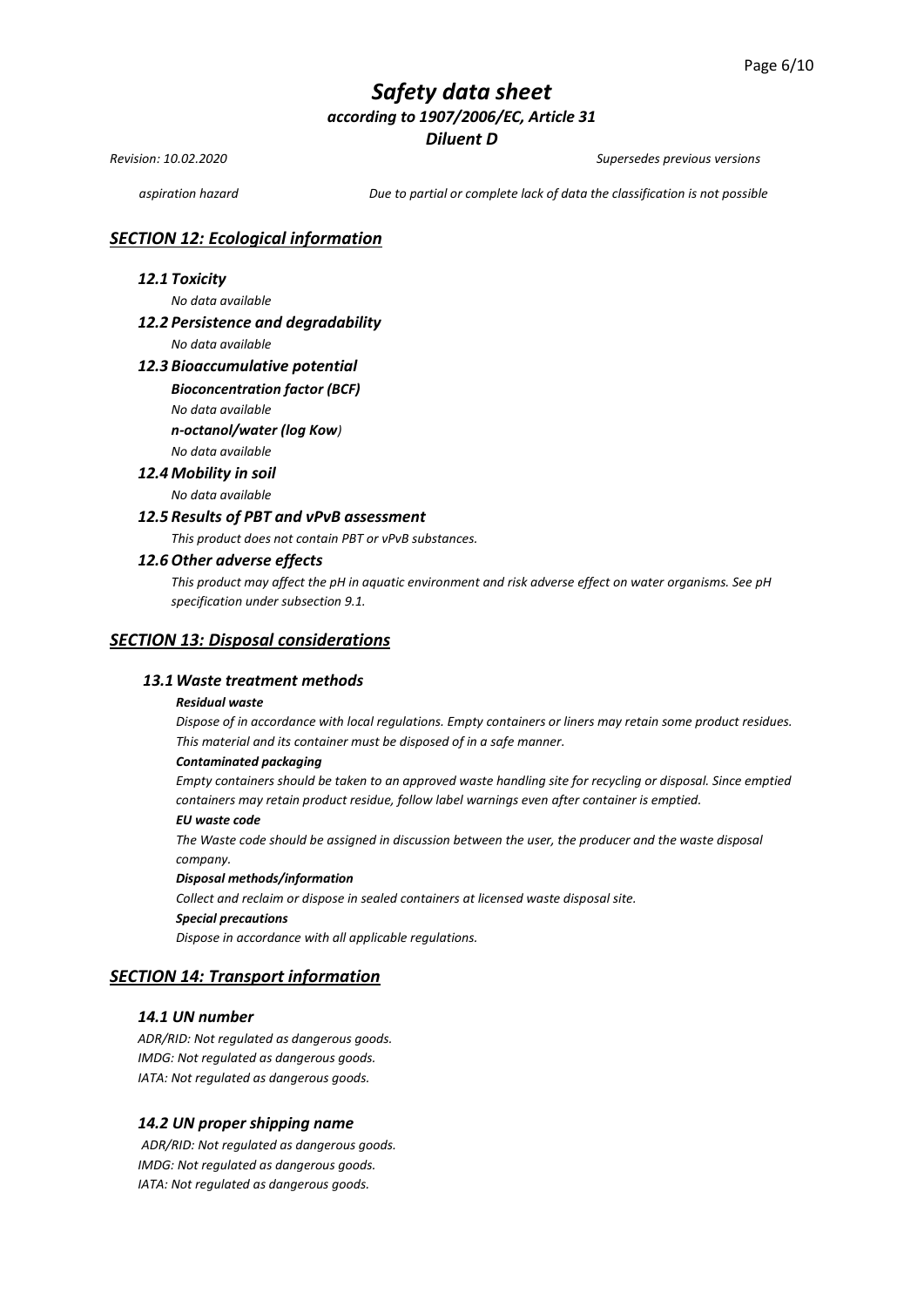#### *Revision: 10.02.2020 Supersedes previous versions*

#### *14.3 Transport hazard class(es)*

*ADR/RID: Not regulated as dangerous goods. IMDG: Not regulated as dangerous goods. IATA: Not regulated as dangerous goods.*

#### *14.4 Packaging group*

*ADR/RID: Not regulated as dangerous goods. IMDG: Not regulated as dangerous goods. IATA: Not regulated as dangerous goods.*

#### *14.5 Environmental hazards*

*ADR/RID: Not regulated as dangerous goods. IMDG: Not regulated as dangerous goods. IATA: Not regulated as dangerous goods.*

#### *14.7 Transport in bulk according to Annex II of Marpol and the IBC Code*

*Not applicable*

#### *SECTION 15: Regulatory information*

#### *15.1 Safety, health and environmental regulations/legislation specific for the substance or*

#### *mixture*

#### *EU Regulations*

*Regulation (EC) No. 1005/2009 on substances that deplete the ozone layer, Annex I and II, as amended Not listed.*

*Regulation (EC) No. 850/2004 On persistent organic pollutants, Annex I as amended Not listed.*

*Regulation (EU) No. 649/2012 concerning the export and import of dangerous chemicals, Annex I, Part 1 as amended* 

*Not listed.*

*Regulation (EU) No. 649/2012 concerning the export and import of dangerous chemicals, Annex I, Part 2 as amended*

*Not listed.*

*Regulation (EU) No. 649/2012 concerning the export and import of dangerous chemicals, Annex I, Part 3 as amended*

*Not listed.*

*Regulation (EU) No. 649/2012 concerning the export and import of dangerous chemicals, Annex V as amended*

*Not listed.*

*Regulation (EC) No. 166/2006 Annex II Pollutant Release and Transfer Registry Not listed.*

*Regulation (EC) No. 1907/2006, REACH Article 59(10) Candidate List as currently published by ECHA Not listed.*

#### *Authorizations Regulation*

*(EC) No. 1907/2006, REACH Annex XIV Substances subject to authorization, as amended Not listed.*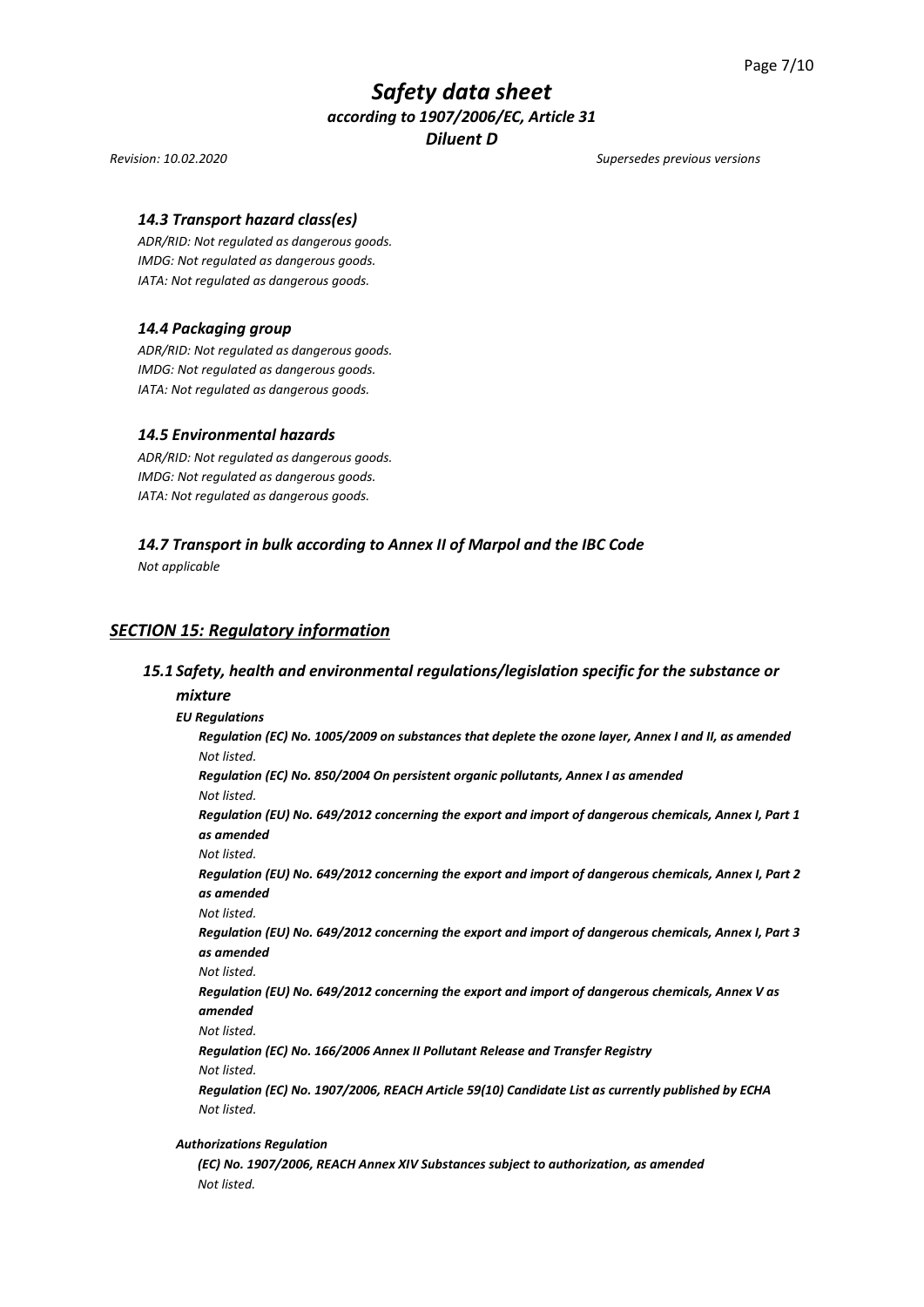# *Safety data sheet*

*according to 1907/2006/EC, Article 31*

*Diluent D*

*Revision: 10.02.2020 Supersedes previous versions*

*Restrictions on use* 

*Regulation (EC) No. 1907/2006, REACH Annex XVII Substances subject to restriction on marketing and use as amended*

*Not listed.*

*Directive 2004/37/EC: on the protection of workers from the risks related to exposure to carcinogens and mutagens at work*

*Not listed.*

*Directive 92/85/EEC: on the safety and health of pregnant workers and workers who have recently given birth or are breastfeeding*

*Not listed.*

*Other EU regulations*

*Directive 2012/18/EU on major accident hazards involving dangerous substances Not listed.* 

*Directive 98/24/EC on the protection of the health and safety of workers from the risks related to chemical agents at work* 

*Not listed.*

*Directive 94/33/EC on the protection of young people at work Not listed.*

*Other regulations*

*The product is classified and labelled in accordance with EG 1272/2008 (CLP regulation) as amended. This Safety Data Sheet complies with the requirements of Regulation (EC) No 1907/2006 as amended.*

#### *National regulations*

*Follow national regulation for work with chemical agents.*

## *SECTION 16: Other information*

#### *List of abbreviations*

*CLP: Classification, Labelling and Packaging AND: Agreement concerning the International Carriage of Dangerous Goods by Inland Waterways RID: Regulations Concerning the International Transport of Dangerous Goods by Rail ADR: European Agreement concerning the International Carriage of Dangerous Goods by Road IATA: International Air Transport Association IMDG: International Maritime Code for Dangerous Goods IBC Code: International Code for the Construction and Equipment of Ships carrying Dangerous Chemicals in Bulk Marpol: International Convention for the Prevention of Pollution from Ships PBT: Persistent, bioaccumulative and toxic vPvB: Very persistent and very bioaccumulative*

#### *References*

*ACGIH's documentation of the Threshold Limit Values and Biological Exposure Indices* 

*EPA* (*Environmental Protection Agency)*

*HSDB®-Hazardous Substances Data Bank*

*IARC- monographs on the carcinogenic risks to humans*

*National toxicology program (NTP) report on carcinogen*

#### *Information on evaluation method leading to the classification of mixture*

*The classification for health and environmental hazards is derived by a combination of calculation methods and test data, if available.*